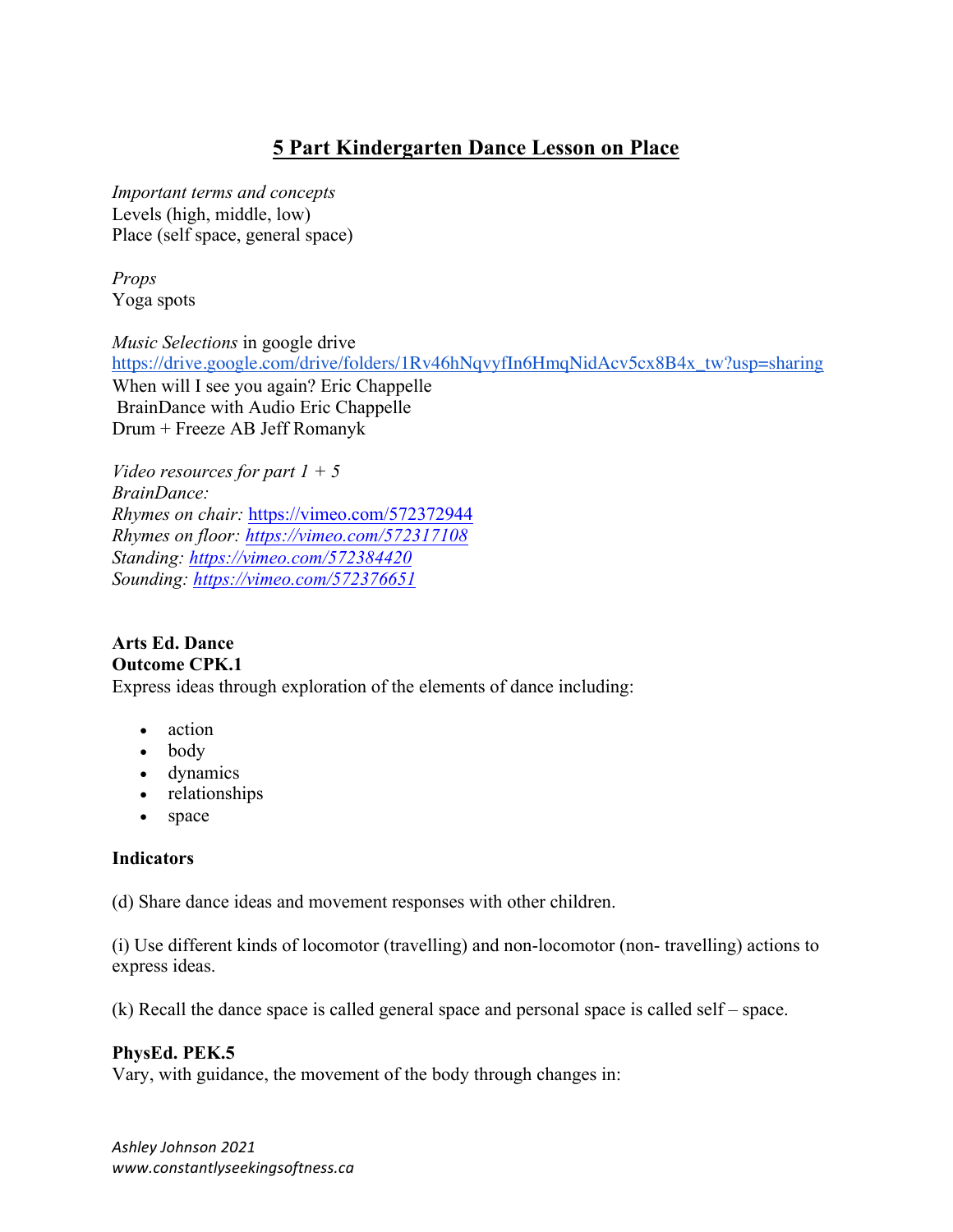- space (personal space, general space, levels, directions, and pathways)
- effort (time and speed)
- relationships (body parts and shapes).

### **Indicators**

(b) Recognize and respond to movement vocabulary.

(f) Move in personal space and general space with various body parts.

### **Introduction** – Spelling (upper, lower case)

A S H L E Y

 $A$  – High shape

S – Balancing shape

H –High level shape, lower case 'h' – middle level shape

 $L - With arms, legs, fingers, lower case 'l' - body, arm, finger$ 

 $E$  – one large stick, three small sticks,  $E$  – sitting (low level shape)

Y – Sitting, what are the different ways you can make a Y?

#### **1 – Warm up** - Brain Dance

*Music: When will I see you again? or BrainDance with Audio* 

*Video resources for BrainDance: Rhymes on chair:* https://vimeo.com/572372944 *Rhymes on floor: https://vimeo.com/572317108 Standing: https://vimeo.com/572384420*

- 1. Breath inflating the body as a balloon
- 2. Tactile brush down the body, pat up the body, squeeze down the body, tickle up the body
- 3. Core Distal X and O, change the directions with each X and O.

4. Head Tail – one hand on your head one hand on your tail, move apart and together, wiggle one and the other, wiggle both.

- 5. Upper lower Dance upper (swimming) dance lower (marching)
- 6. Body side open and close a book
- 7. Cross lateral cross in front, cross in back
- 8. Vestibular spinning for 5 seconds and breathing

*Reflection*: Can you show me your favorite BD action?

### **2. Exploring the Concept -** Self and General space

*Music: Drum + Freeze AB* 

Slice your body in half paint the top half blue and the bottom half red. Dance the top half on your spot Dance the bottom half around the space